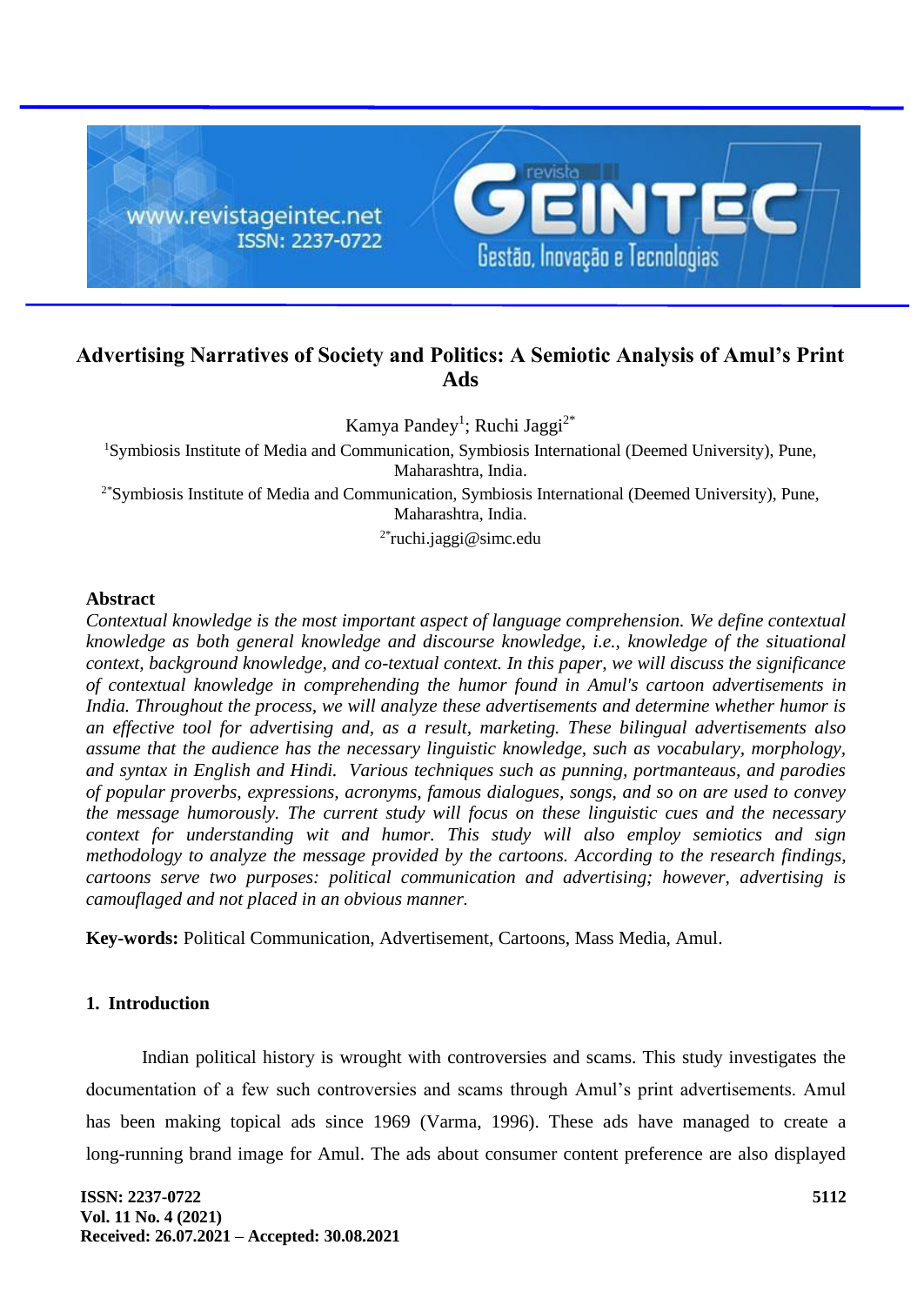using contextual advertising. Amul or Gujarat Cooperative Milk Marketing Federation Ltd is an organization of dairy cooperatives from Gujarat formulated in 1946. The mascot for this company, the 'Amul Girl,' was created by a team led by Sylvester DaCunha. The first 'topical' Amul Ad came around in 1969 when during 'the beginning of the Hare Ram Hare Krishna movement, Sylvester DaCunha, Mohammad Khan, and Usha Bhandarkar, the then creative team working upon the Amul account, came up with a clincher - Hurry Amul, Hurry Hurry' (Varma, 1996). Understanding advertising through the ideas of Frankfurt School, particularly through the concept of culture industry given by Theodore Adorno and Max Horkheimer, it is understood that advertising sells culture to create commercial benefits.

## **2. Review of Literature**

David Ogilvy defines advertising as a medium of information, which the one finds so interesting that they end up buying the product. He lays special importance on maintaining this brand image by asking whether it can continually be projected for 30 years when recognizing the big idea for an advertising campaign. Amul's advertising campaign has been the same from 1969 to the present. It has become a well-defined feature of the company's brand image. Modern marketing works through segmentation which leads to targeting, which leads to brand positioning, which then leads to the development of advertising messages, wherein particular messages are made for specific target segments of the population, which aligns with the concept of 'contextual advertising,' which is defined as advertising that 'entails the display of relevant ads based on the content that consumers view, exploiting the potential that consumer content preferences are indicative of their product preferences.' While the original study has been done in the context of web-based content, the concept applies to Amul print advertising as well because of their topical nature, they require the audience to have an understanding of the context of the advertisement, which is supplemented by the newspaper based on which they advertise.

Advertisers emphasize the headline of an ad and how it attracts attention to the product and stimulates the consumer to give serious consideration to the product. For this, they recommend the use of puns and other rhetorical tools in the ad copy. Figures of speech like '*tropes*, which involve the transfer of meaning of a word, are a deviation from what it normally signifies. The *schemes*, which involve a word transfer that deviates from customary grammatical structure', are actively practiced in Amul print ads. However, advertisers like Ogilvy and Caplets recommend ensuring that the headlines are not 'too smart' or too hard to grasp. They also recommend a linkage between the textual and visual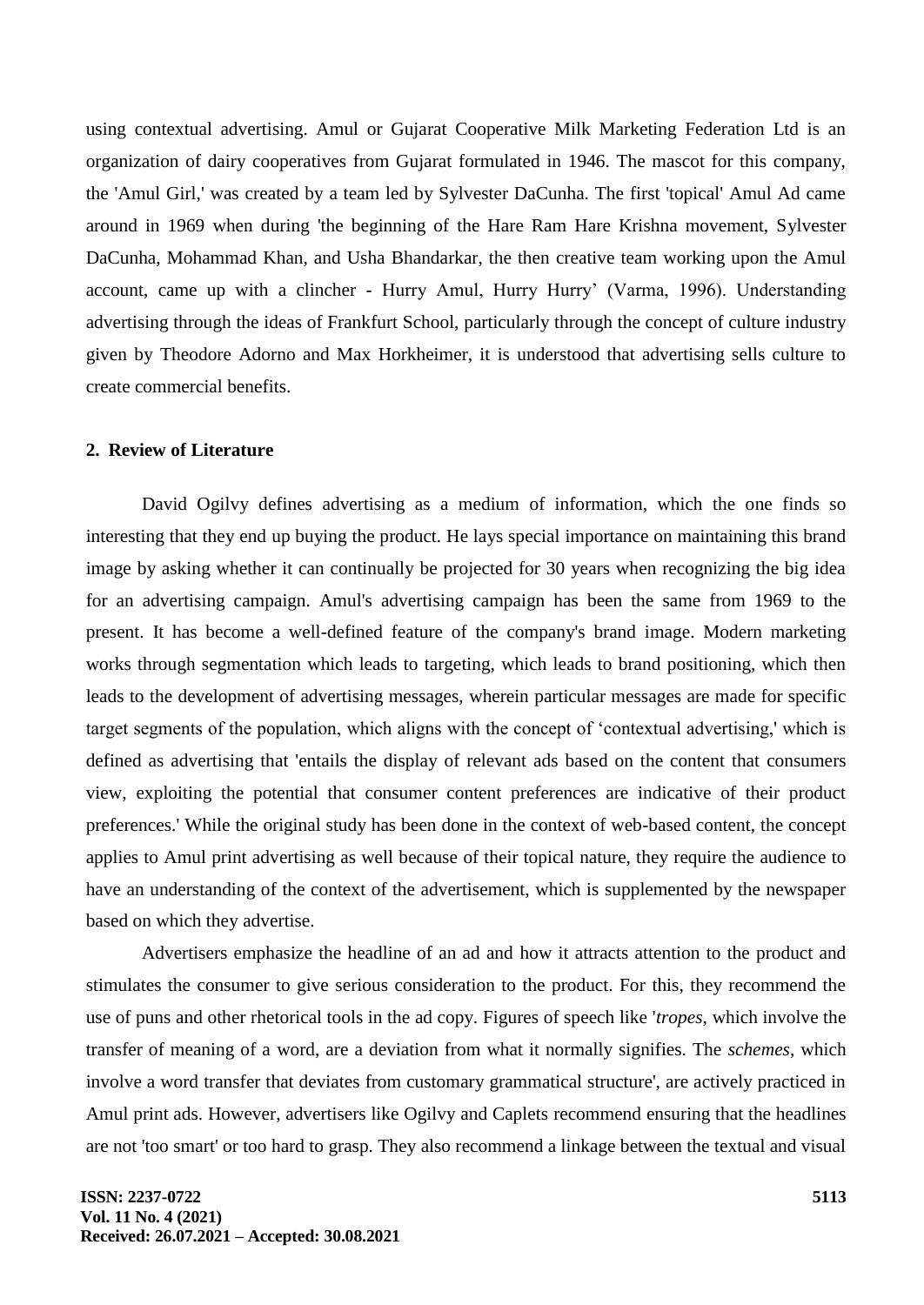elements of the ad so that both are mutually reinforcing. These aspects of an ad are created and consumed through a social process, reflecting the popular culture and stimulating or shaping it. Ogilvy wrote how often the advertisements in newspapers are read more than the news items them, thus clarifying that their reach would affect the ways people operate in their daily lives. Advertising interacts with other forms of communication and literature, film, music in various ways (through references as in the case of Amul). Advertising has also become intertwined with other forms wherein films and Television shows have started propping up products within the narratives. Because of their diverse effects, it becomes imperative to research advertising so that ads can be analyzed for their social and cultural impact.

The meaning and context behind a Figure can be understood through semiotic analysis. John Fiske defines semiotics as the study of signs and the way they work. Semiotics contains the sign itself, the codes and systems within which the sign has been organized, and the culture within which the code or sign operates. Semiotics recognizes the audience as readers and active participants in the meaning-making process, based on their life experiences and attitudes. The meaning, thus, is based on one's construction of reality, its interpretation, and representation in one's mind; most of these meanings are shared within a society.

As defined by Ferdinand Saussure, the sign consists of the signifier (the term as we perceive it) and the signified (the actual idea that the term represents). For instance, the word 'table' and the actual concept of the piece of furniture, while the word table is arbitrary, giving it no real characteristics of the idea of the table (1 or more legs and level surface) by the combination of the two that meaning is conveyed. The signifiers change as one moves from language to language. The signified remains more or less similar, however not the same, because of cultural differences. A European has just one word for 'snow'; however, because their lives largely revolve around it, an Inuit has 50 different words for snow. Saussure suggested that the meaning of a sign is also determined by how it is distinguishable from other signs of the system. 'According to this model of meaning, the signified are mental concepts we use to divide reality up and categories it so that we can understand it.'

Another important model for semiotics was given by CS Pierce, which was largely similar to the one by Saussure, with the addition of dividing a sign down into three separate categories, icon (which resembles the object in some way); index (where there is a direct link between the object and the sign) and symbol (where there is no connection or resemblance between the sign and the object). A photograph is an icon, smoke is an index of fire, and a word is a symbol.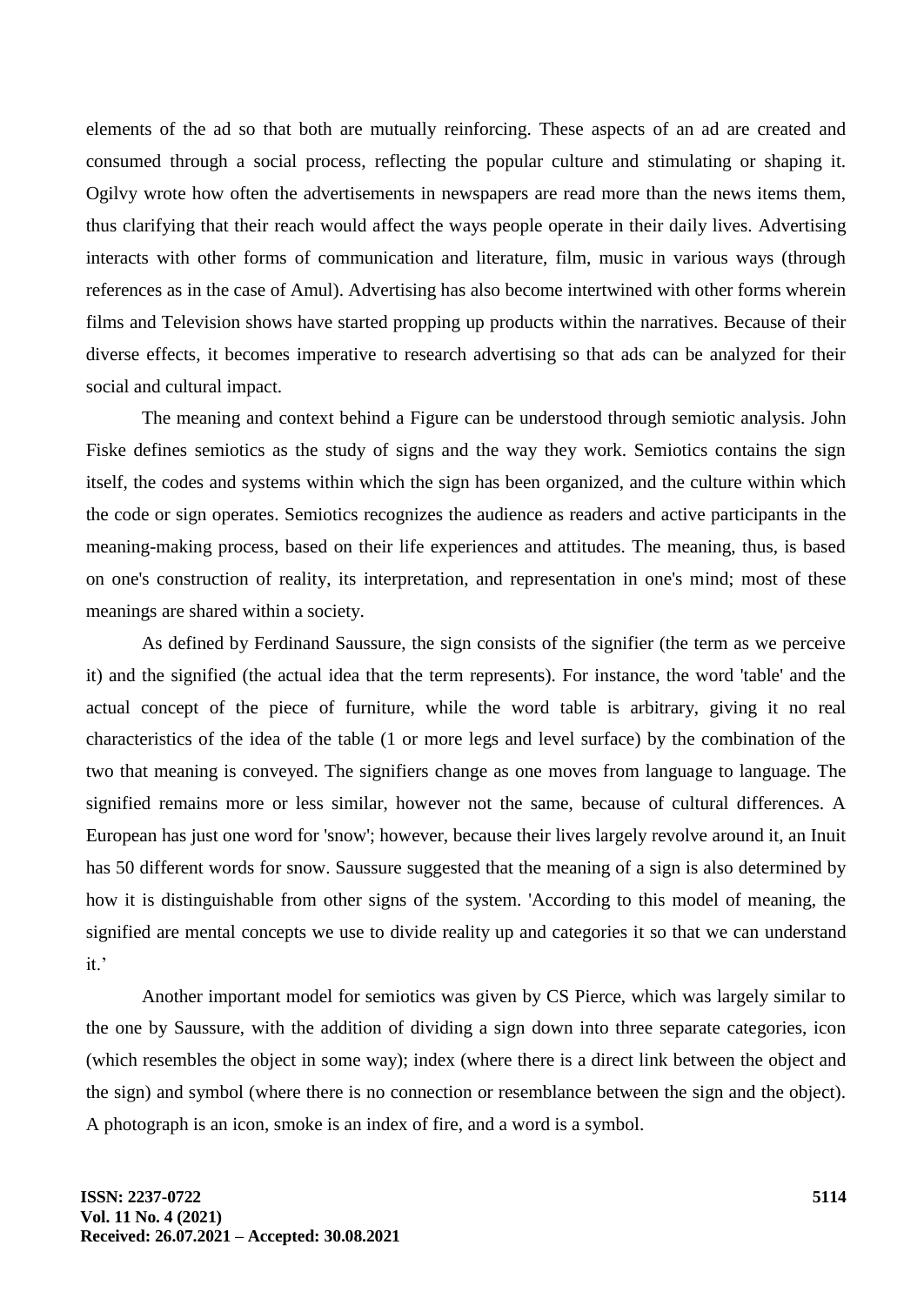Like any other text, ads is made up of these various categories of signs and can therefore be polysemic or have multiple meanings. Amul advertisements fit in the diachronic polysemy category, which can be defined as 'multiplicity of meanings during advertising reception. When advertising polysemy occurs in the same individual-such as on first viewing an ad or viewing an ad on repeated occasions' The multiplicity of meanings is possible because of how words are used; words carry attitudes and beliefs, convey meanings and associations, and bring out specific ideas. Thus, using the word obese/fat/well-built/chubby may mean the same things but convey different ideas to the consumer.

Polysemy aligns with the concept of Mythologies [1] by Roland Barthes, an extension to the way Saussure perceived semiotics. Barthes specified how the meaning of a text could be broken into two categories the first level of signification (denotative meaning [2]. 'Myth' was the second level of signification (connotative meaning) [3], implied in popular texts. For Barthes, 'myth was a culture's way of thinking about something, a way of conceptualizing and understanding it. Words could then have multiple meanings depending upon cultural contexts; say the word dog could mean the canine or could be used to refer to an unpleasant human being. Similarly, advertisements or any other kind of visual imagery has multiple meanings as well.

#### **2.1. Context and Comedy Behind Amul Advertisements**

Originally, the central part of the Amul advertising campaign was the 'Amul Girl,' the innocent commentator on popular culture and social issues; over time, the focus shifted from making her the central character to the covered event. In her article titled *'An Advertising Metamorphosis': 'Amul Butter Girl*,' Dr. Rashmi Mahajan describes this as advertising metamorphosis, wherein the creator's reason for creating the campaign and what the campaign turns into overtime is distinctly different. 'By incorporating current events in the Amul advertising campaign, the brand remains fresh and evergreen. Whatever may be the issue or the subject matter of the campaign, whether national or international, we always find a flavor of Indianans which allowed it to connect to people in good health.' This 'Indianans' is conveyed through the use of Hingis [4], or 'chutnification of language,' which adds humor by mixing similar-sounding phrases from the two languages. The message of Amul ads requires cognitive processing on the audience's part, increasing memo ability. Suppose the message in the ad is indirect and intellectually satisfying. In that case, the audience enjoys solving it, which increases their positive attitude towards the product endorsed.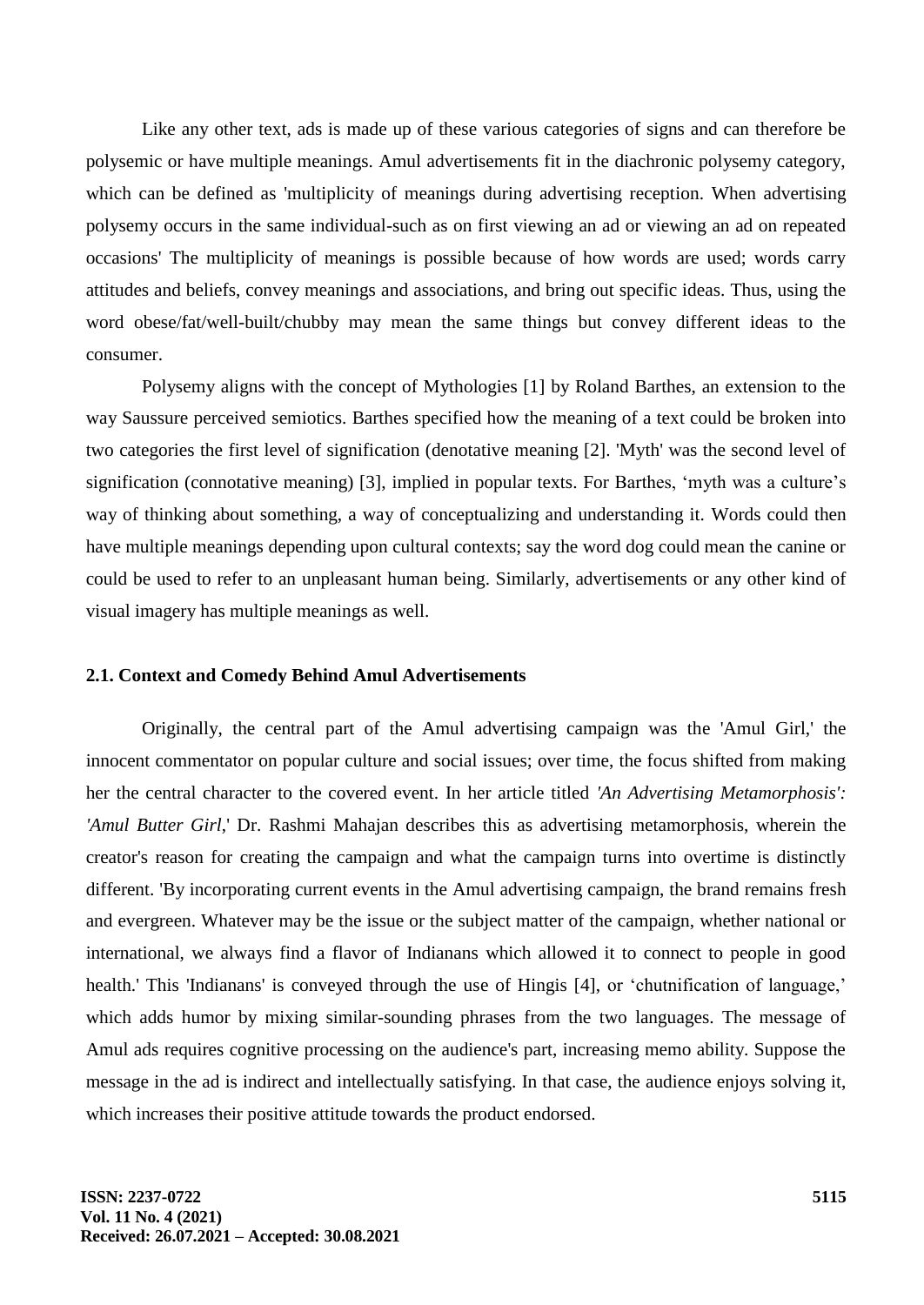Amul ads tell the story of changing India, both in its (people's) priorities and over time, irrefutably documenting every step of the way. However, these ads 'will not be understood, as we do not have the requisite contextual information that helps in the deeper cognitive processing of the ads.' The ads rely on the public's memory of the events occurring in a given space and time, making the audience relate to the idea presented. They encourage thinking, making the ad memorable for the audience. While they require information on the topic at hand to be understood, they are a way to study both the time gone by and the current era. This review helps to understand how Amul's campaign aligns with ideas of market segmentation and contextual advertising, positioning to the segments of the population well versed with the socio-cultural events referenced in them. Advertising affects not only sales but also consumers' choices and lifestyles. An alternative understanding of advertising is that it equates success and prosperity with acquiring goods, fuelling the culture industry, which uses the same goods to keep workers stuck in the same work cycle to fund the consumption of goods. Due to their multifaceted effects, it is important to research advertisements to understand how advertising affects society and how it incorporates other forms of communication (like news in Amul's case) and finds its way into them.

To understand the context of the ads, one needs to look at the various theories used to read media texts. One such theory is 'semiotics,' wherein the sign is divided into a signifier (the actual word or piece of text) and signified (the abstract idea conveyed using the text). When this is understood in conjunction with the multiplicity of meaning, as conveyed by the diachronic polysemy (different readings by the same individual over time) and 'myth' (the implicit meaning of a text) tends to provide a holistic understanding of the media text. While attempts have been made to understand the comedic effect of the Amul ads (the usage of Hingis) and to understand the topical nature of the ads or to study changes in the campaign strategies of an organization, research on the context of the ads has been limited.

### **3. Research Objectives and Methodology**

This study uses semiotic analysis to understand the various underlying meanings in the text of Amul print ads and interviews to get a deeper insight into the semiotic analysis. The research aims to look at how Amul advertisements documented scams in two different political regimes - United Progressive Alliance (UPA 2 from 2008 to 2013) and National Democratic Alliance (NDA -1 from 2014 to 2019). 10 ads covering the controversies between this period were selected as the primary text for semiotic analysis. The research focuses on how the socio-cultural context of said scams is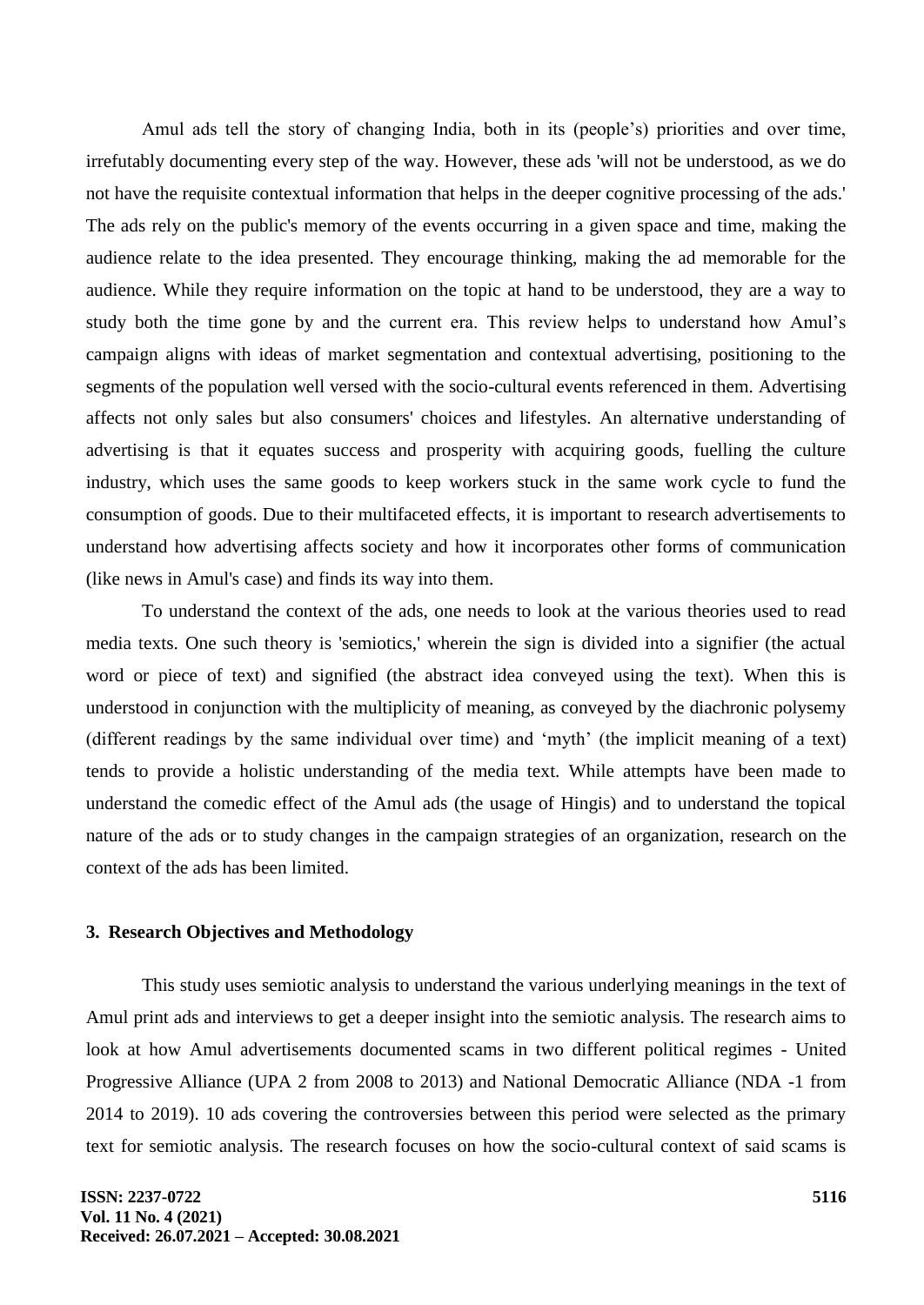conveyed in the ads, the positive or negative attributions attached to them, and their ability to act as a cultural artifact. The researchers also interviewed experts in marketing and brand communication to get better insight through which the company's advertising could be understood. This research aims to analyze 'Amul topical' about political scams and controversies between the periods of 2008-2019 and attempts to answer the following questions:

- Said visuals and text can convey how the ads can be broken down into visuals and text and the multiplicity of meaning.
- The differences (if any) in the way the two government's scams have been documented.

## **3.1. Sample Selection**

Amul ads cover a wide array of socio-cultural topics. For this research, the sample has been narrowed down to 10 advertisements over 10 years to study how politics, particularly political follies, have been represented in the advertisements. The researcher has picked the governance of two different political groups to understand how the coverage has changed over time (if at all). The researchers narrowed down the number of scams from the UPA and NDA coalitions to those that affected the entire country and were not specific to a state or union territory. The ad images have been taken from Amul's web archives. Sample of Ads under Study is presented in Table 1.

| Issues covered                                               | Year (s) of coverage | Number of ads |
|--------------------------------------------------------------|----------------------|---------------|
| 2G Spectrum Scam                                             | 2010, 2011           |               |
| Common Wealth games-2010 (controversy<br>attached with them) | 2010, 2011           |               |
| <b>Augusta Westland Scam</b>                                 | 2013,2016            |               |
| <b>Rafale Controversy</b>                                    | 2016,2018            |               |

Table 1- Sample of Ads under Study

The interviewees were chosen using purposive sampling and comprised two academics, who teach Brand Communication at the postgraduate level one and the head of the agency behind the Amul ad campaign.

## **4. Analysis and Findings**

The ads were segregated based on political controversies. Using semiotic analysis, they have been broken down into denotative, connotative, Syntagmatic, and paradigmatic categories. The key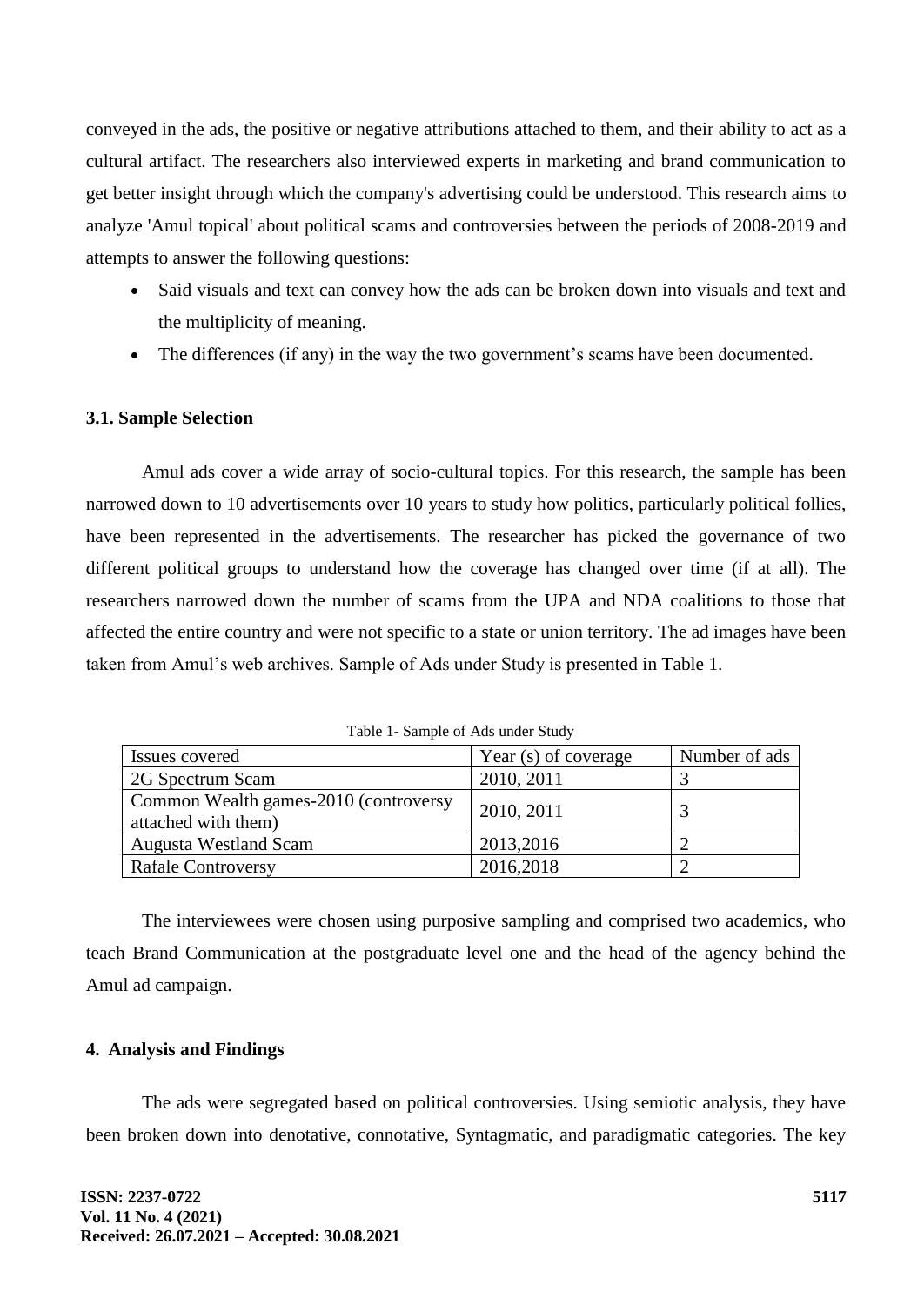features observed in each ad include- the presence of the Amul girl and/or the character she takes up; any other characters in the ad; the comedic phrase/headline of the ad; the ad line at the bottom; and elements visually referencing the event.



Figure 1 - Amul Girl Holding a Phone

Figure 2 - Amul Girl Walking Away



Figure 3 - Amul Girl Dressed in a Sari

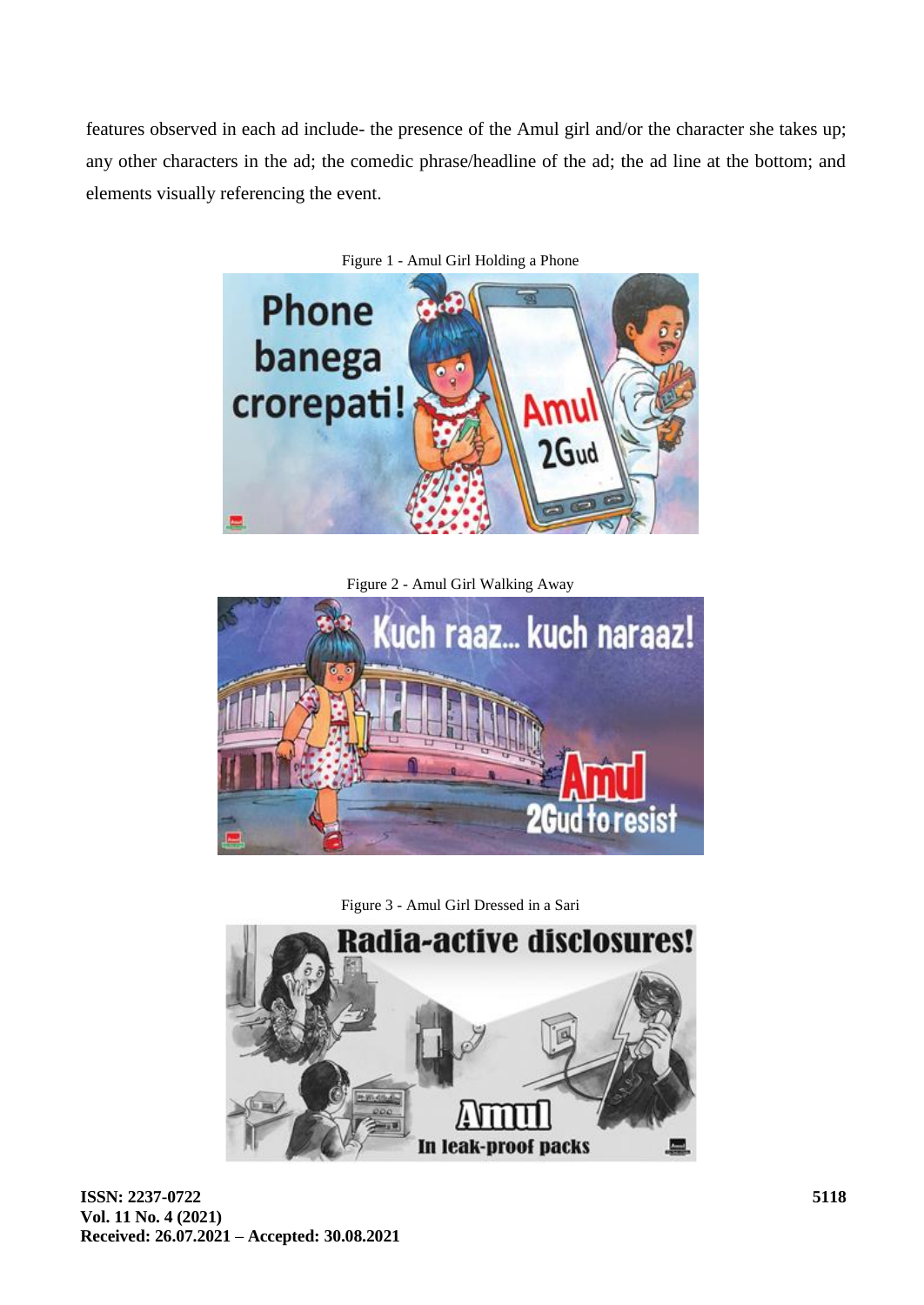Background of the Scams: According to a report by News 18, the scam came to light in 2010, when the Comptroller Auditor General (CAG) in their report found that the Department of Telecom had issued 2 G licenses to telecom operators at such low prices that they caused India a loss of Rs. 1.76 lakh crores. The licenses had been provided to applicants, who had 'deliberately suppressed facts, disclosed incomplete information, submitted fictitious documents and used fraudulent means for getting licenses.' These license owners sold stakes to foreign companies at a high premium. The News 18 report mentioned that the key accused in the case, A Raja (then Telecom Minister), bent the rules of the auctions to favor specific applicants. Central Bureau of Investigation (CBI), in its charge sheet, accused him of getting Swan's Shahid Balwa to invest in Rs. 200 crores into Kalaignar TV Pvt Ltd (controlled by some members of the DMK), which he was affiliated to as a minister in the UPA government.

Based on a report by Deccan Herald, around the same time, the Directorate General of Investigations Income Tax Department allegedly tapped the conversations of Niira Radia, a lobbyist for industrialists. The CBI probed these tapes about the scam. They had 'rocked the corridors of power with the transcripts revealing a cozy nexus between policymakers/ministers, corporate honchos, middlemen, and scribes.' This cozy relationship with politicians, including a leaked conversation with A Raja, made Niira Radia a witness in the case.

**4.1.** Figure 1 Shows the Amul girl holding a phone, staring at it with shock is a 'symbol' of the general public and their disbelief about the scam. The mobile phone placed next to her in the ad is an 'index' meant to represent the scam. The ad also shows a caricature of A Raja, which is an 'icon' sign meant to represent the main accused directly.

**4.2.** Figure 2 Shows the Amul girl is walking away from the Indian Parliament, her waistcoat and files suggesting she is an 'index' for a parliamentarian. The lightning in the sky behind the Parliament is a 'symbol' of chaos.

**4.3.** Figure 3 Shows the Amul Girl dressed in a sari and holding a phone acting as an 'icon' for Niira Radia, whose conversations had been leaked, Another figure shown with his face hidden is an 'index' of whom she conversed. The third figure wearing headphones in front of a recorder turning dials is an 'index' for the phone tapping that had been conducted. The telephone with the receiver end emitting light is a 'symbol' for how these conversations shed light on corruption.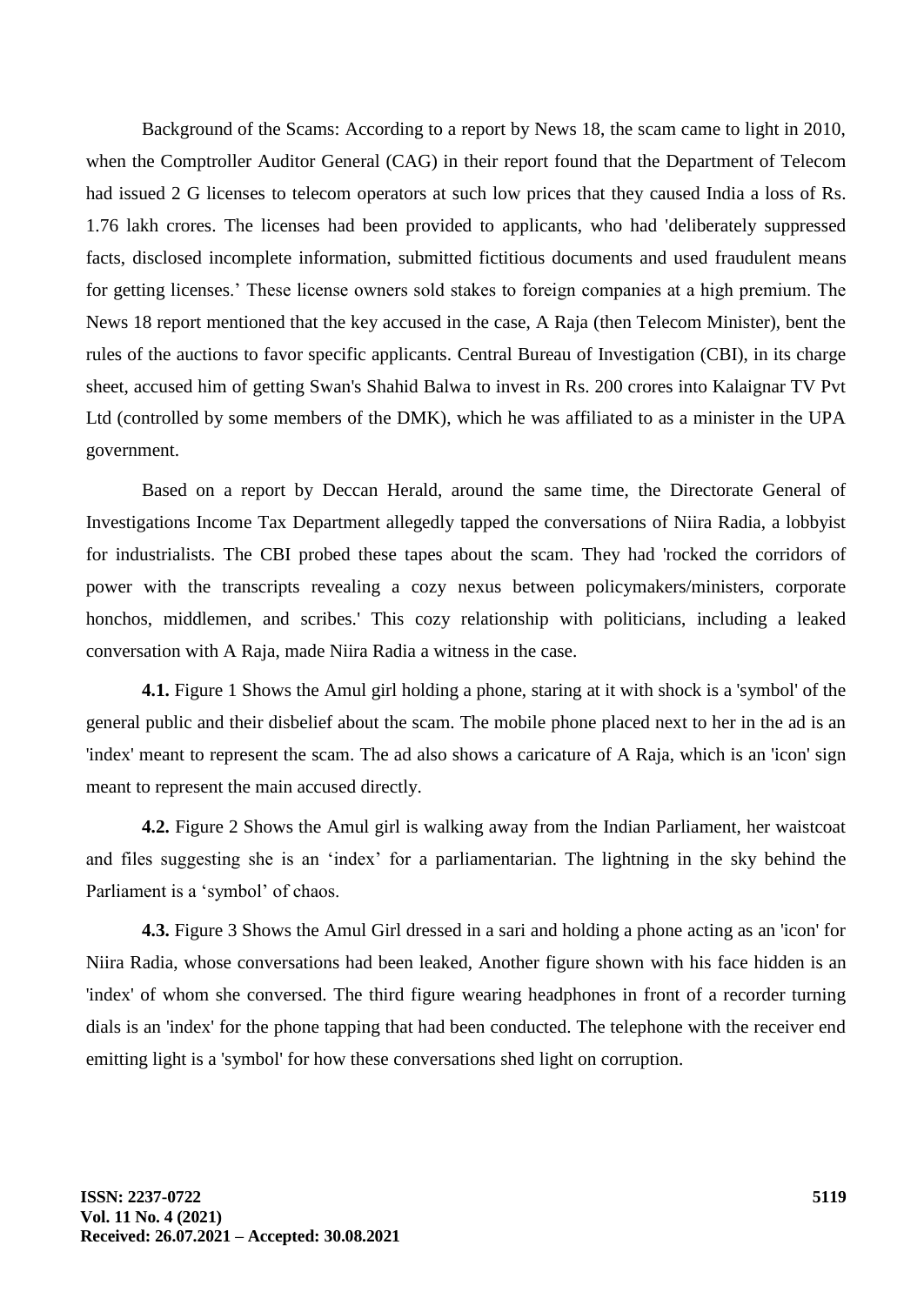#### **4.4. Denotative and Connotative Analysis**

The denotative meaning of Figure1 is a girl looking at her phone with a shocked expression, with a phone separating from her from the other figure in the ad; the other figure is that of a man with a handheld up the viewer. The connotative meaning of Figure 1 is connected to the 2G scam. The ad copy '*Phone Banega crorepati'* is conveyed by the ad copy, a commentary on how telecom operators earned large amounts of money by selling their shares to international stakeholders. The denotative meaning of Figure 2 is a girl walking away from the parliamentary building, the sky behind the building is deep blue with lighting streaks. The connotative meaning of the ad is conveyed when understood in the context of the time when it came out, with the 2G scam, the leak of Radia Tapes, the controversy attached with the Common Wealth Games all leading to public distrust conveyed through the ad copy which reads *'Kuch Raaz… Kuch Naraaz'*. The denotative meaning of Figure 3 is a girl having a conversation with a man. At the same time, a third figure in the ad listens to a recording. The connotative meaning of the ad derived in the context of Radia tapes, the two figures (of the Amul Girl and the man) are meant to convey the conversations between Niira Radia and her high profile acquaintances, the reason the man's face is hidden is that the conversations leaked were between her and a wide array of people. The latter half of the ad copy, 'Amul, in leak proof packages,' is meant to comment that the taped conversations were leaked instead of being revealed and meant to assure the viewer of Amul's product quality.

#### **4.5. Syntagmatic and Paradigmatic Analysis**

The use of the paradigm of 'body language can be observed in Figure 1, which is visible in the presence of syntagms, such as 'the shocked expression' on Amul Girl's face and the way A Raja's caricature is turned away from the viewer and is showing a hand to avoid questions. The ad also uses the paradigm of 'rhyming words' visible in the use of 'Phone Banega crorepati' instead of the name of the popular game show Kaun Banega Crorepati (Who wants to be a Millionaire?). Similarly, in Figure 2, the advertisers chose the syntagm of a sleeveless beige waistcoat, from the paradigm of clothing, due to its resemblance to a typical politician's attire. The ad also uses the paradigm of 'rhyming words' in the ad copy using the syntagm 'Kuch Raaz… Kuch Naraaz,' as well as in the phrase '2 Gud' where the word 'too' has been replaced with the number 2. In Figure 3, the advertisers chose the syntagm of long straight hair and a sari from the paradigms of clothing and hairstyle to disguise the Amul girl as Niira Radia. The ad uses the paradigm of 'rhyming words' in the ad copy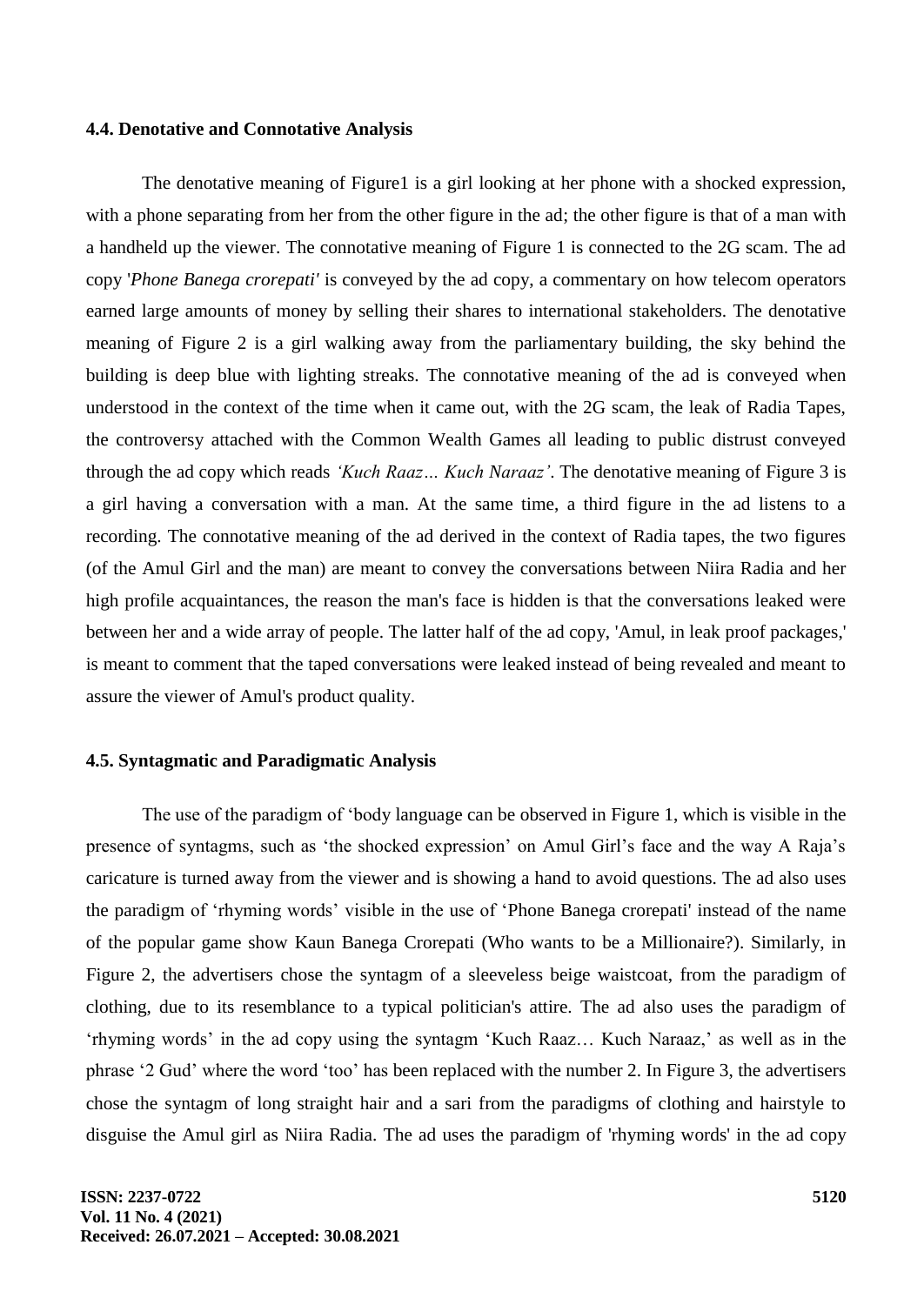using 'Radia-active' instead of radioactive, which conveys the dual ideas of the explosive nature of Radia tapes as well as the use of the paradigm of 'puns [5]' to add that telephonic conversation occurs through radio waves subtly.



Figure 4 - Amul Girl Resting her Trophy Cup

Figure 5 - Amul Girl Holding a Plate in One Hand



### **4.6. Background of the Ads**

Figure 6 shows India played host to the Common Wealth Games (CWG) in 2010, and according to a report by The Times of India, when the Central Vigilance Commission investigated the preparations of said games, it was found that inflated contracts of equipment had caused India a loss of Rs. 70,0000 crores. The chairman of the organizing committee (OC) of the games, Suresh Kalmadi, emerged as the key accused in the matter. 'But Kalmadi and the OC are not the only ones to be held answerable for the blatant loot of public money. Delhi Chief Minister Sheila Dikshit, Lieutenant Governor Tejindra Khanna, and the chief secretary, who oversees and ensures their implementation, are part of the accountability matrix,' which could be attributed to the collapse of the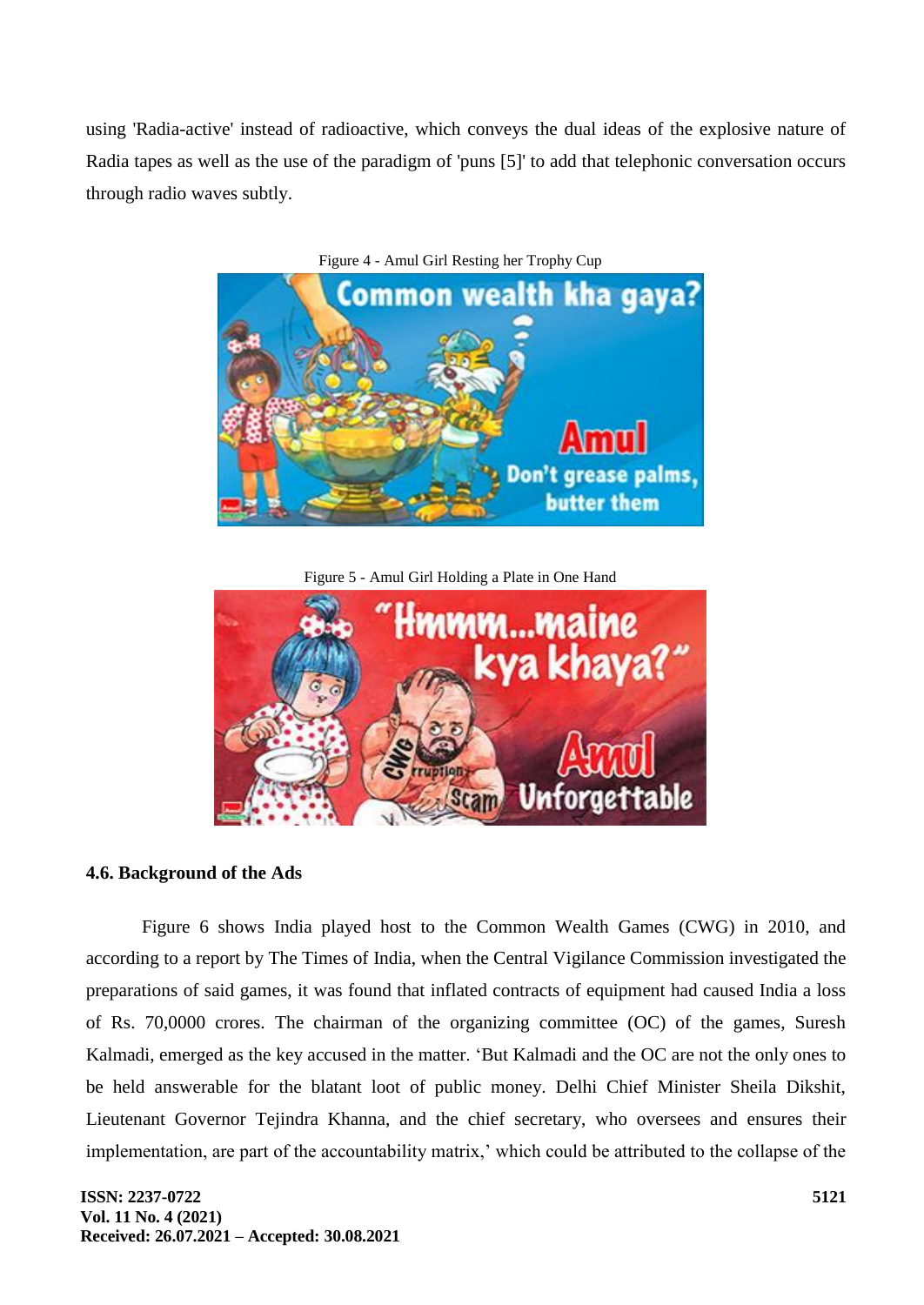pedestrian bridge near Jawahar Lal Nehru Stadium where the games were held, as well as the athletes being allegedly housed in shabby housing, according to The Times of India.



Figure 6 - The Advertisers use the Paradigm of 'CWG Scam'

#### **4.7. Signs Present in the Ads**

Figure4 shows Amul girl resting her arm on a trophy cup; she acts as a 'symbol' of public reaction to the news of the scam. The hand shown reaching in to grab medals from the cup is again a symbol meant to represent the organizing committee behind the games responsible for the scam. The tiger was 2010's mascot for the Common Wealth Games and is, therefore, an 'index' meant to represent the games themselves. In Figure5, Amul girl is shown holding a plate in one hand and pointing towards it with the other; as she looks at the caricature next to her, she acts as a 'symbol' for the public opinion observing as the case unfolds. The caricature next to her is an 'icon' meant to represent the minister. The tattoos and muscles he is shown with are an 'index' meant to symbolize his dementia. In Figure 6, Amul girl is shown looking back at the viewer with disbelief, pointing towards a fallen structure; she acts as an 'icon' representing Amul looking at how the public reacts. She stands next to a caricature who looks at her with worry; this caricature is an 'index' meant to represent the sportsmen, understood by the discus in one of his hands and the track pants, sweatshirt, and sports shoes he is wearing.

#### **4.8. Denotative and Connotative Analysis**

The denotative meaning behind Figure 4 is a girl looking at a hand picking up medals as she rests one of her arms on a trophy cup filled with them. Next to her is a tiger caricature with a baton,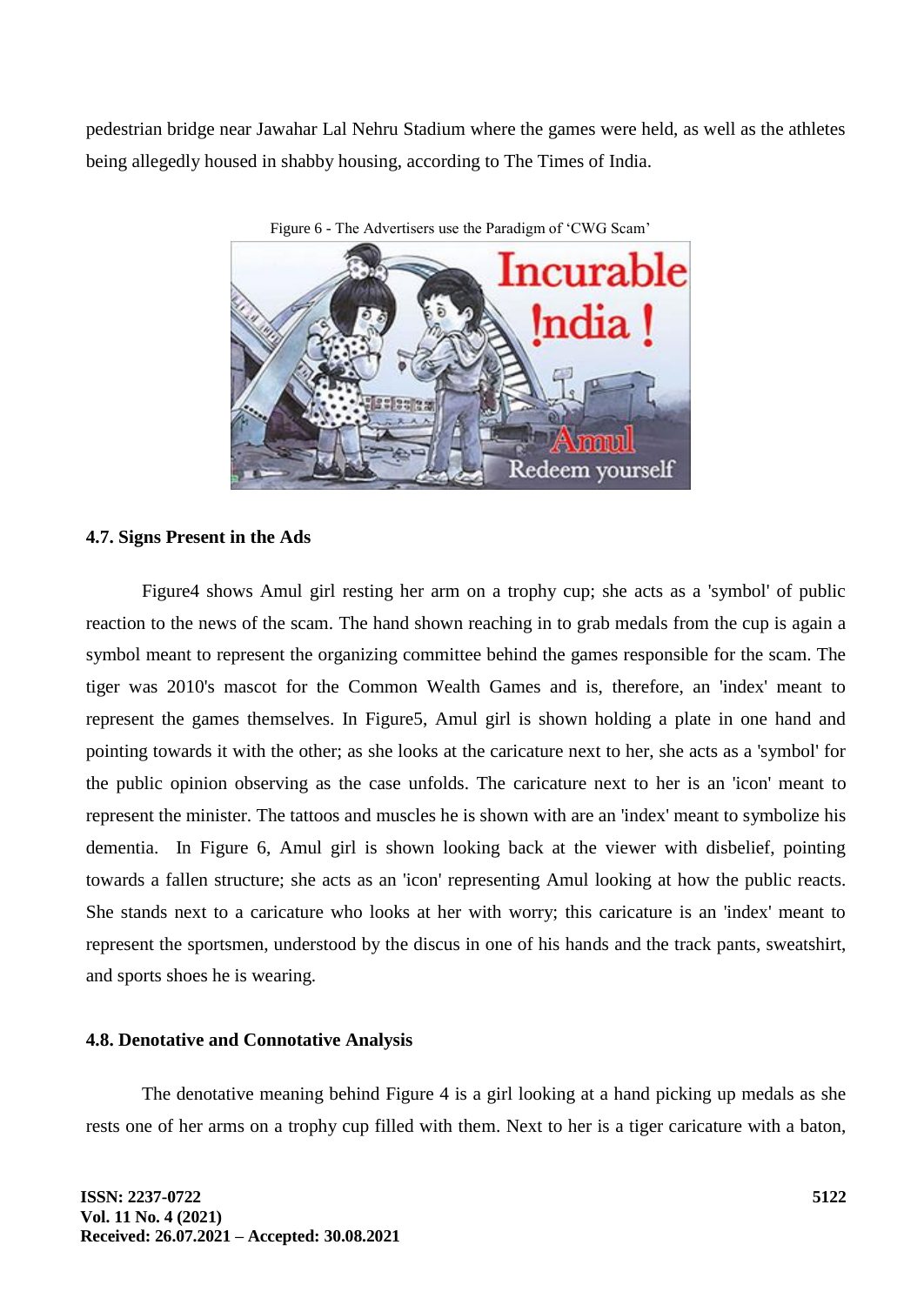looking at the hand as well. The connotative meaning of the ad can be derived from the scam accusations embroiled in by the commonwealth games organizing committee, which is shown by the hand picking up medals, which represents funds being taken away from their original purpose. The look of confusion on the tiger or *Shera's* face is meant to represent the way the scam reflected on India. The denotative meaning of Figure5 shows a girl with a plate in one of her hands and her other hand pointing to it, with the caricature of a man sitting next to her, looking at her with a confused expression. The connotative meaning of the ad could be derived from the CWG scam investigation where the key accused minister was being tested for dementia on court orders. The advertiser uses the ad copy to connect the idea of him suffering from dementia to him forgetting what he ate by saying 'Hmm. maine kya khaya*?*' and how their product Amul is unforgettable. The denotative meaning derived from Figure 6 is a girl pointing to a fallen structure standing next to the caricature of a man who looks worried about the same. The connotative meaning of the ad is best understood in the context of the Common Wealth Games and the scam allegations attached to ways in which the funds allocated for their preparation had been spent, which explains the reactions on the Amul girl's face as she looks back to the viewer to see their reaction. The ad copy reads 'Incurable India,' calling the country unfixable or disease-ridden, perhaps due to the multiple scam accusations around this time [6].

## **4.9. Syntagmatic and Paradigmatic Analysis**

Figure4 uses the larger paradigm of 'competitive sports' and narrowed it to the syntagm of the CWG 2010 by the use of the CWG mascot for the year *Shera*. The ad uses the paradigm of 'puns' as well in the ad copy, which reads 'Common Wealth khan Gaya*?*' which is a pun on the words Common Wealth, used for the association of countries formerly colonies of Great Britain and also for the literal meaning of the term as public resources. The ad uses the paradigm of 'idioms [7]' in the latter half of the ad copy 'Do not grease palms, butter them,' where the phrase 'grease palms' means bribery, allegations of which were present in the CWG scam. Figure5 uses the paradigm of 'film references' with the syntagm of 'Ghajini' [8] and its main character that tattooed information on his body due to issues with memory loss and shows the minister (Suresh Kalmadi) exactly like him with the scam mentioned on his body like tattoos. The ad uses the paradigms of facial hair and hairstyle to enable the audience to understand the reference. In Figure6, the advertisers use the paradigm of 'CWG Scam' established by the syntagm of the fallen pedestrian bridge displayed in the ad, attributed to the improper usage of the funds allocated for the games. The ad copy reading 'Incurable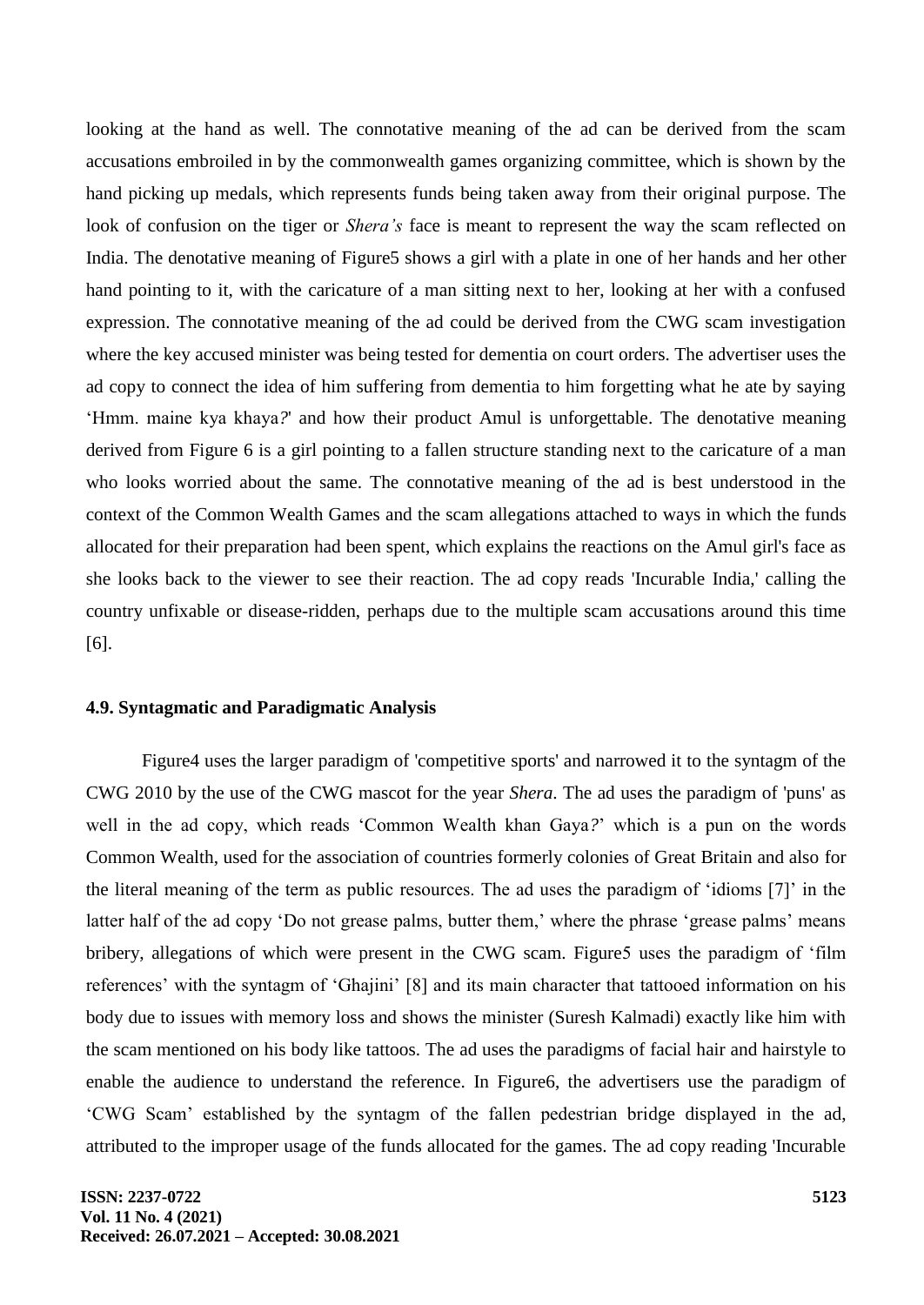India' uses the paradigm of 'popular culture is referencing' and 'rhyming words' to compare how the preparations were being conducted against India's tourism campaign 'Incredible India' [9].



Figure 7 - Amul Girl Watches as a Man Reaches Out of a Helicopter to Grab Yellow Boxes

Figure 8 - Three Men Running away from a Helicopter, which is Chasing them



## **4.10. Background of the Ads**

The news of the scam broke out in 2012, when Agusta Westland, who had been given the contract for VVIP choppers AWA101 choppers by the UPA government, was allegedly facing allegations of using intermediaries, who took kickbacks for the contract [10]. According to an explainer in The Quint, UPA rejected vendors who offered cheaper deals and went with Agusta Westland for Rs. 3,546 crores. In a report by The Business Standard, Bruno Spagnolini's CEO was arrested in conjunction with the scam. Several politicians and bureaucrats allegedly accepted bribes to swing the deal [11].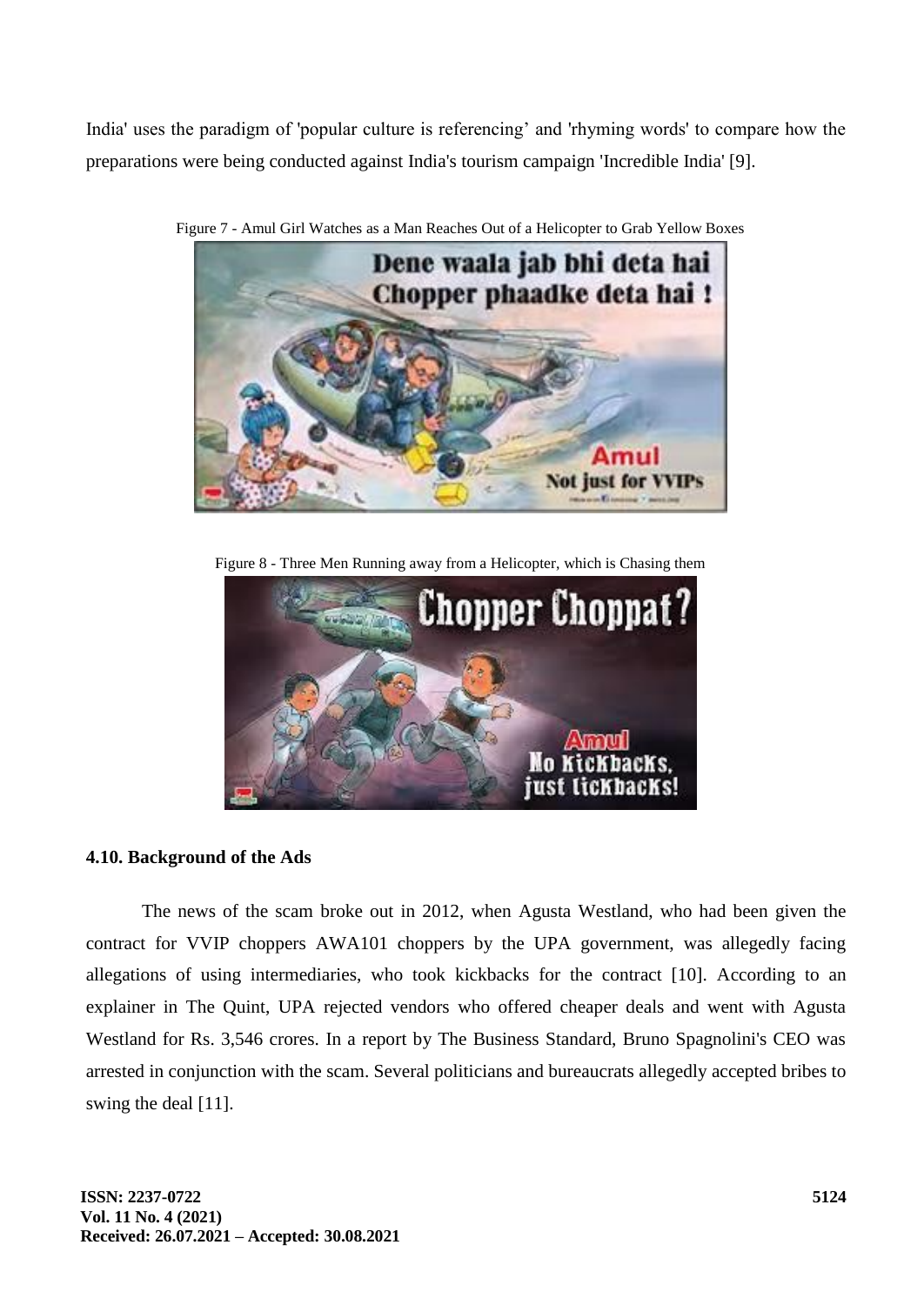#### **4.11. Signs Present in the Ads**

Figure7 shows the Amul girl holding a telescope, acting as a 'symbol' for the public observing the scam unfold. The helicopter she is looking at is an 'icon' for the scam [12].The man reaching out of the helicopter is an 'icon' for Bruno Spagnolini, the CEO of Agusta Westland, which was given the contract. Figure8 shows a helicopter with its search lights on is an 'icon' for the scam. The three men running in the foreground are an 'index' for the politicians who allegedly received bribes in the scam [13].

#### **4.12. Denotative and Connotative Analysis**

The denotative analysis of Figure7 suggests the meaning that a girl watches as a man reaches out of a helicopter to grab yellow boxes. In contrast, the pilot of said helicopter looks at the man in shock [14]. The connotative meaning of the ad is understood in the context of the Agusta Westland scam; the helicopter and the man shown in the back of it are meant to convey how the scam led to the reveal of bribery allegations against UPA. However, the use of the yellow boxes is meant to represent butter visually and the showers of allegations coming out with the scam [15]. The denotative meaning of Figure8 is three men running away from a helicopter, which is chasing them. The connotative meaning is meant to convey how those who had accepted bribes were running away from the investigation, which was also conveyed in the mention of the term 'kickbacks' in the latter half of the ad copy [16].

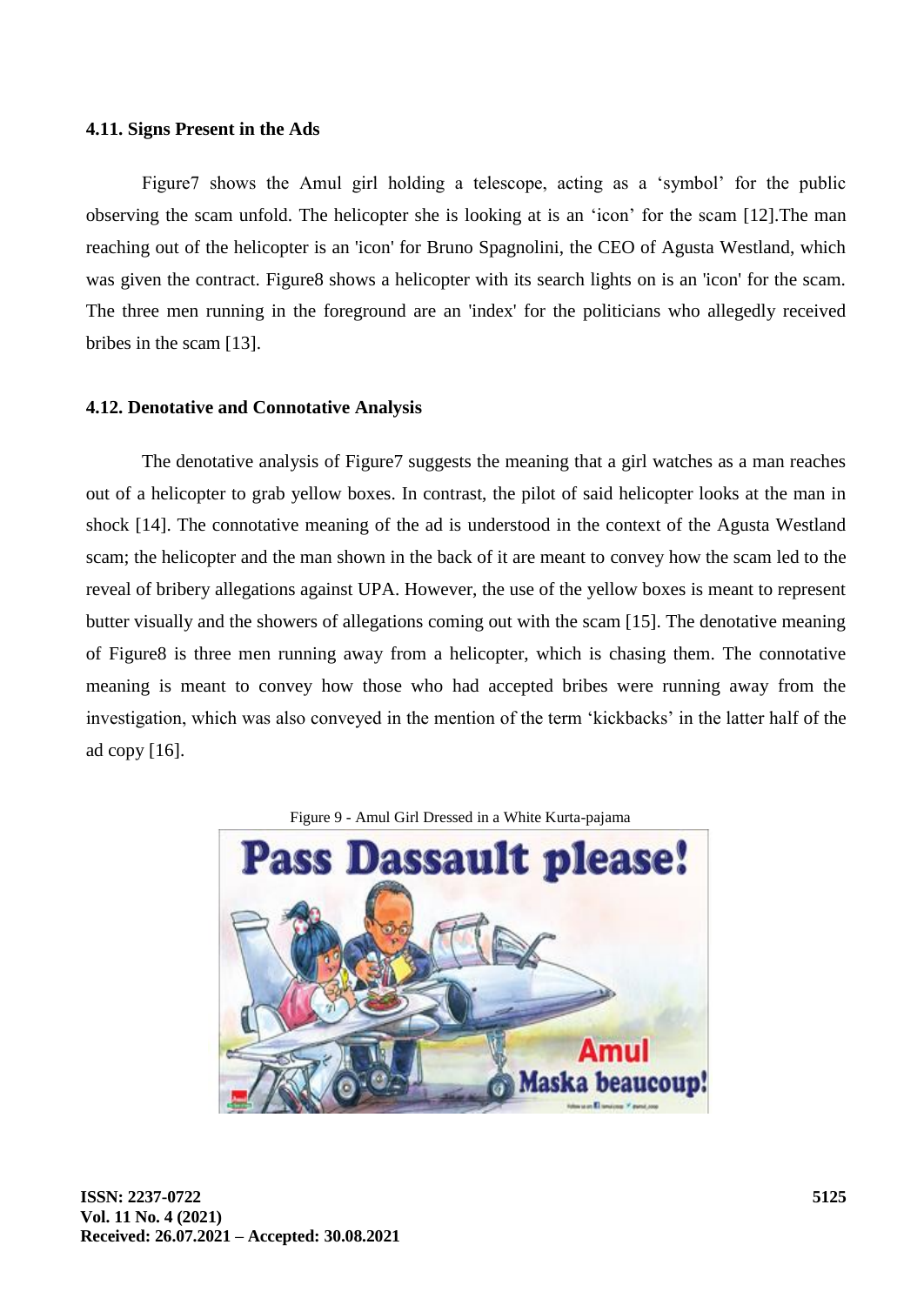### **4.13. Syntagmatic and Paradigmatic Analysis**

Figure7 uses the paradigms of 'popular culture referencing' and 'proverb' [17] in the syntagm 'Dene wala jab bhi deta deta chappar fad ke,' which has been shortened to 'Dene wala jab bhi deta' and used as a song title in two Hindi films 'Funtoosh' (1956) and Hera Pheri (2000), which is paraphrased and used as 'Dene wala jab bhi deta, deta chopper fad ke' using the paradigm of 'rhyming words' are replacing the word chopper (roof) with chopper (meant to reference the helicopters under question in the scam. Figure 8 again uses the paradigm of 'rhyming words' in the ad copy, the first half of which read 'Chopper Choppat*?*' conveying that since bribery and middlemen had been revealed, the entire plan became stumped. The same paradigm is used in the latter half of the ad copy, 'Amul, no kickbacks Just lick backs,' reinforcing that the kickbacks (or bribes) had been stopped



### Figure 10 - Amul Girl Dressed in a Uniform Similar to that of a Fighter

### **4.14. Background of the Ads**

NDA government announced that India would buy 36 French manufactured Rafale fighter jets from Dassult in 2015. This deal had been made in 2012 during the tenure of the UPA government but had fallen through due to the NDA government deeming it too expensive. After a; notation, the NDA government agreed to purchase 36 (as opposed to the previous agreement of 126) 'ready to fly' jets, which, according to a report by NDTV, was deemed a failure to NDA's 'Make in India' program by the opposition [18], which was because unlike the original deal wherein 18 jets would be bought ready to fly at the rest would be assembled in the state-run Hindustan Aeronautics Limited (HAL). In 2016, NDA confirmed that Dassault and its partners would share technology with Defense Research and Development Organization (DRDO), HAL, and some private companies under its offsets under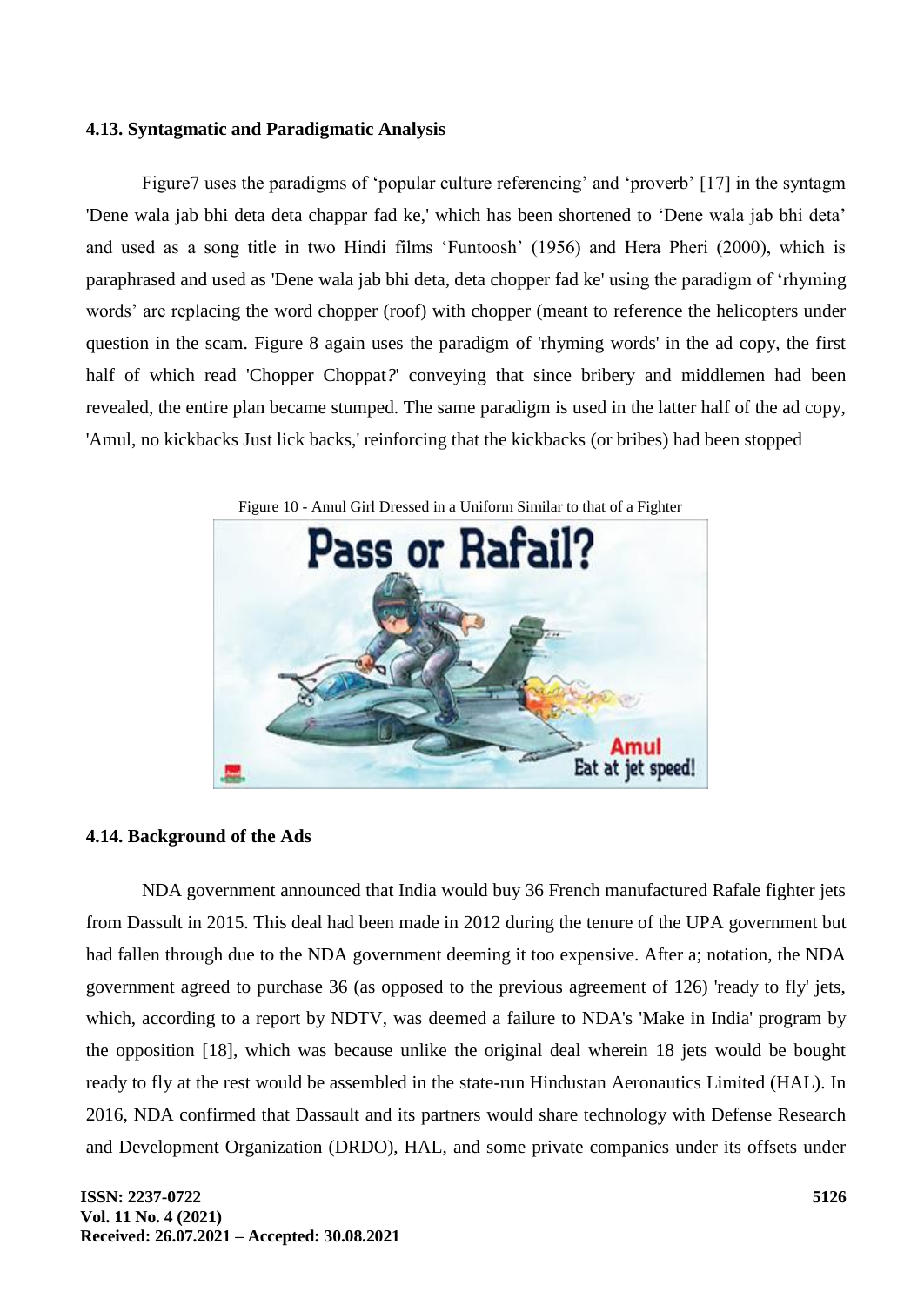the deal. According to a report in India Today, the deal requires Dassault and its partners to source Rs. 30,000 crores are worth of purchases from India's local industry. The company they chose to source from was Reliance Defense Limited, a company, which did not have any experience making defense equipment, which added to the fact that the NDA government was allegedly paying a higher price for 36 jets than the UPA was for 126 were the central reasons for controversy [19].

#### **4.15. Signs Present in the Ads**

Figure 9 shows the Amul girl dressed in a white kurta-pajama with a red waistcoat; she acts as an 'index' for Prime Minister Narendra Modi. The man sitting opposite her is an 'icon' for French President Francois Hollande. The plane they dine over is an 'icon' for the Rafale aircraft at the center of controversy. Figure 10 shows the Amul girl dressed in a uniform similar to that of a fighter pilot is a 'symbol' for the Indian Air force in need of new jets. The anthropomorphized [20] jet she rides on is an 'icon' for the controversy.

#### **4.16. Denotative and Connotative Analysis**

The denotative meaning behind Figure 9 is a girl having a meal with a man using a fighter plane as a table. The connotative meaning behind the ad comes from the confirmation of the Rafale deal; this is visible in the first of the ad copy, which reads 'Pass Dassault please,' which references the company Dassault Rafale fighter jet deal was made [21]. The latter half of the ad copy *'*Amul, Maska Beaucoup' implies the French origin of the company. The denotative meaning behind Figure 10 could be understood as a girl riding on top of a fighter jet as if surfing with it. The connotative meaning of ad 2 is understood when put in the context of the controversy around the deal when the ad came out in 2018. The ad copy reads *'*Pass or Rafail?*'* brings attention to the controversy, which is reinforced in the latter half of the ad copy *'*Amul, eat at jet speed' [22].

#### **4.17. Syntagmatic and Paradigmatic Analysis**

Figure 9 uses the paradigm of 'clothing' to connect Prime Minister Narendra Modi by dressing the Amul girl in a white kurta-pajama and red waistcoat. The ad also uses the paradigm of 'rhyming words' visible in the ad copy 'Pass Dassault please!' where the word 'Dassault' is a syntagm rhyming with the words 'the salt' [23]. The latter half of the ad copy also uses the same paradigm in 'Amul, Maska Beaucoup' where the word 'Maska' replaces the word 'Merci.' The paradigm of 'body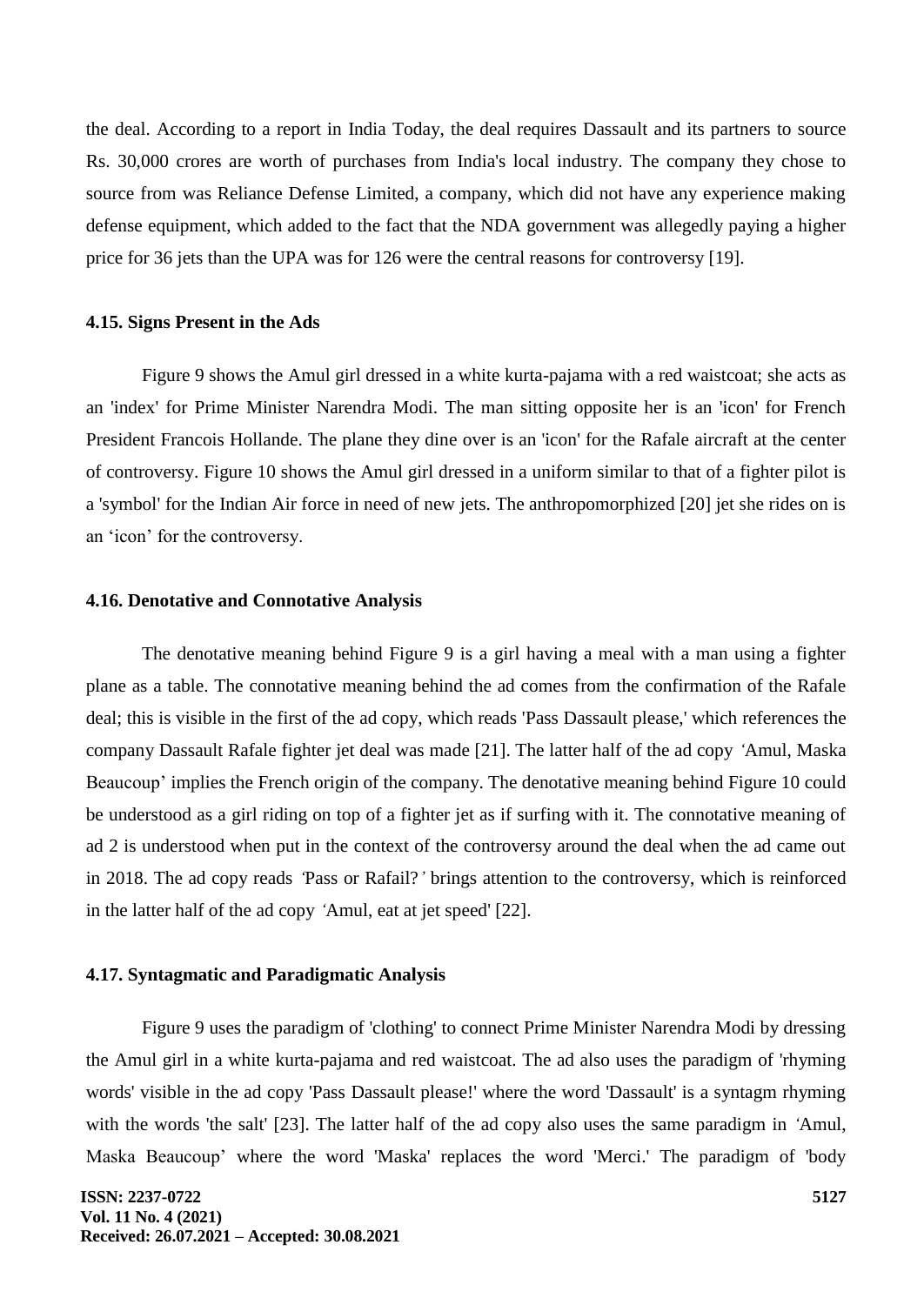language' is also visible in the smiles on both the faces of the figures, representing a positive feeling from both figures. Figure 10 uses the paradigm of 'body language as well visible both on the face of Amul girl and the fighter jet. The ad uses the paradigm of 'anthropomorphism' where the fighter jet is a syntagm, shown visibly in the eyes, raised eyebrows, and smile. The ad uses the paradigm of 'rhyming words' in the ad copy, which reads 'Pass or Rafail?' where the word 'Rafale' (name of the jets involved in the controversy) has been spelled alternatively to complete the phrase 'pass or fail' [24].

#### **4.18. Expert Interview Analysis**

The research uses interviews to get a deeper insight into the semiotic analysis. Amul has advertised itself using topical ads for over 50 years with continued relevance. Mudita Mishra says, "Amul did something right."' Josraj Arakkal stated, "They stuck to being a commentator. The commentary does not have to be just politics. They pick up any topical issue and seem to give it a humorous twist [25]. I think we should acknowledge the fact that the client and the agency have stuck to a certain winning formula." However, he also said that 'they (Amul) have lost their bite these days.' The ads with their comedic twists traverse the fine line between becoming overtly political. Mishra suggested that it could do so due to its long-term presence even in the pre-digital era. She added, "people have been conditioned to learn, to love something that was created so tastefully in terms of the content" [26]. DaCunha, however, explained that the way they have maintained the balance is due to the mission statement they have developed for the brand in their heads, which is "the Amul girl is never going to be malicious; something may not always be a joke, but she will always treat it in a light-hearted manner. So, suppose there is stress about something in the country. In that case, she is the one to break the tension" [27], while Mishra mentioned how the company has shifted to digital commentary and that maybe, because they were upping their digital presence, she also added, "there seems to be some correlation between the party in power and the reducing number of ads. Probably they found more meat there (UPA) than here (NDA),' which aligned with what DaCunha said, "While 2008-13 was extremely colorful when it came to controversies, one does not associate scams or controversies with this time (2014-19)". Arrakal, however, said, 'I think the environment is such that people are not expressing themselves." DaCunha, however, disagreed saying that the campaign had talked about every single party and that they had been fairly objective. He stated, "We have never gone after a particular party or a particular politician. We have never unduly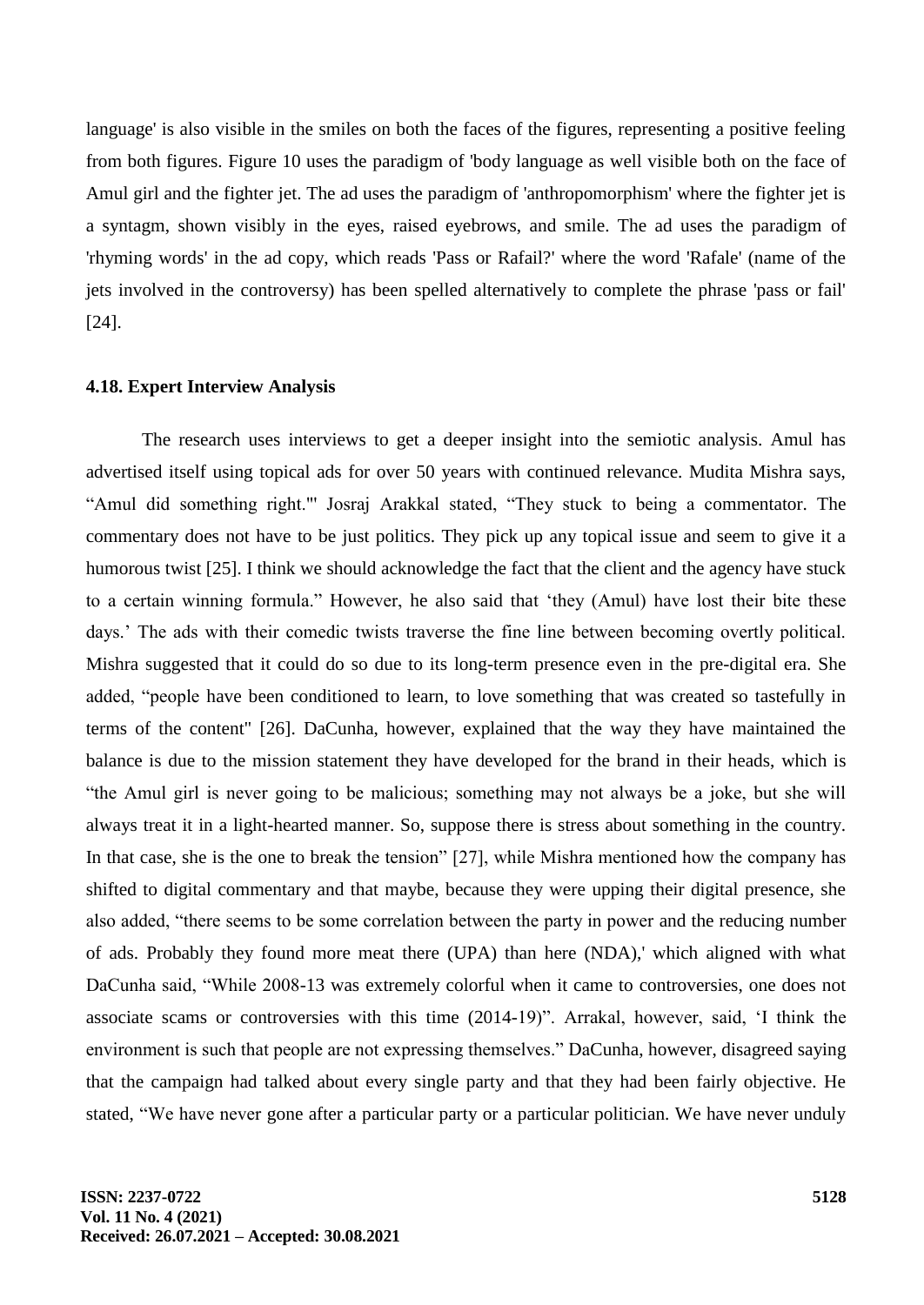supported anyone in particular. The bottom line at the end of the day is that the Amul girl is not malicious."

#### **5. Results and Discussion**

The research aimed to understand the way scams and political controversies have been represented in Amul topical advertisements during the governance of two political coalitions, UPA and NDA, respectively. The semiotic analysis established the use of comedy to convey multiple meanings in many of the ads. The use of the Amul girl as a symbol of the 'common man' was observed. The ads pick specific iconic parts of every controversy and combine them with subtle hints to create an overall text which provides humor and may be understood differently by everyone based on their knowledge of the context of the add. This humor was largely derived from referencing other popular culture texts or phrases well known to the general public. The humor also provided commentary on the issue being discussed. The expert interviews helped to get further insight into the semiotic analysis of the advertisements.

### **6. Conclusions**

As per the objectives, we have learned how these cartoons play a role in political communication by raising public awareness of these issues and adding a humorous, opinionated twist. The political messages are delivered in a light-hearted manner, with which the audience can easily identify, using puns. When we look at what the cartoons want to tell the audience about the political affairs it covers, it is a way to associate these affairs with the brand and see how Amul is like this political affair or unlike it. Amul, for example, used the flaws of the various politicians depicted to show the audience that Amul would never make such a mistake and is far more responsible. These types of messages help the brand stand out while also allowing people to enjoy a bit of humor alongside their dose of current events knowledge. Certain cartoons, such as the ban on using firecrackers after a certain time during Diwali, allow the audience, who may not be a regular newspaper reader, to go online and learn more about the news. It also serves as a repository for various current events over the years for those who want to study them through the eyes of cartoons.

## **Notes**

1. *Mythologies* (1973) is a collection of essays on French popular culture.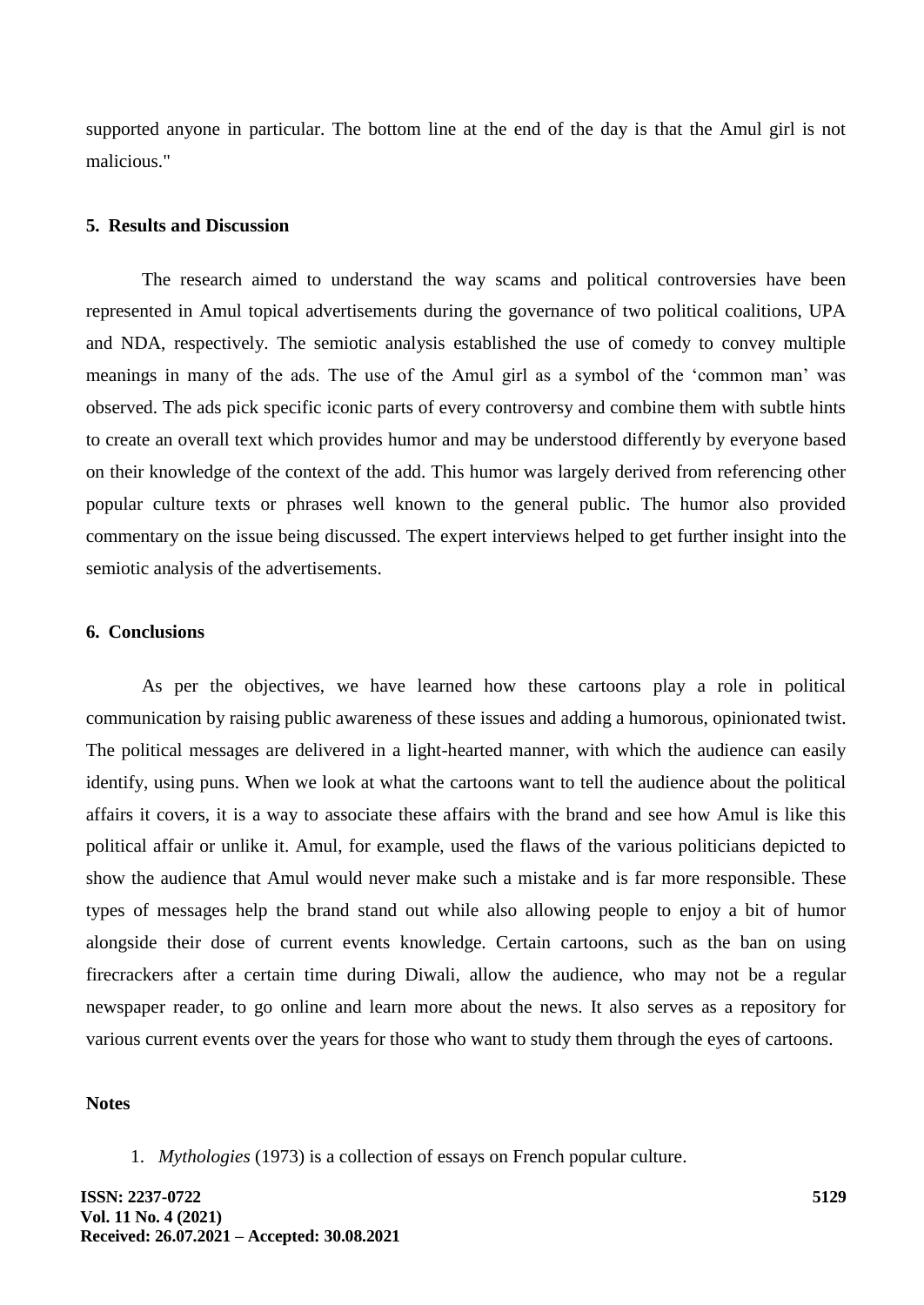- 2. The literal meaning of a word.
- 3. Feelings and ideas that might be connected to a word.
- 4. A mixture of English and Hindi.
- 5. The use of different possible meanings of a word to make a joke.
- 6. Common Wealth Games were held in 2010, 2G Spectrum scam was being investigated in the same year.
- 7. According to Merriam Webster's dictionary, these are expressions whose meaning cannot be derived from their elements.
- 8. Ghajni (2008) was a film about a business tycoon suffering from memory loss and using his tattoos and photographs to remember his girlfriend's killer and take revenge.
- 9. A well-known phrase or piece of advice.
- 10. Literal translation when God is generous, the showers of his gifts are bountiful enough to break through your roof.
- 11. Attributing human characteristics to non-human beings.

## **References**

Ganguly, S., (2017). *Changing trends in Indian Print Advertising*, *SMART MOVES JOURNAL IJELLH, 1*(6), pp.1-14. http://www.ijellh.com/OJS/index.php/OJS/article/view/31

Gunster S. (2000) *Revisiting the Culture Industry Thesis: Mass Culture and the Commodity Form,* Cultural Critique, No. 45 (Spring 2000), 40-70, University of Minnesota Press. http://www.jstor.com/stable/1354367

Kettemann B. (2013). Semiotics of Advertising and the Discourse of Consumption, *AAA: Arbeitenaus Anglistik und Amerikanistik,* 38(1) 53-67. https://www.jstor.org/stable/43025841

Leigh J.H. (1994). The Use of Figures of Speech in Print Ad Headlines. *Journal of Advertising,* 23(2) (Jun. 1994), Taylor & Francis, Ltd., 17-33. https://www.jstor.org/stable/4188925

Mahajan R. (2018). 'An Advertising Metamorphosis': Amul 'Butter Girl.' *Journal of Management (JOM),* 5(4), July-August 2018, 214-221.

http://www.iaeme.com/JOM/issues.asp?JType=JOM&VType=5&IType=4

Mamidi R. (2018) *Context and Humor: Understanding Amul advertisements of India,* Arxiv.org e Print Archive.

https://www.researchgate.net/publication/324558638 Context and Humor Understanding Amul ad vertisements\_of\_India

Patel R.B. (2015) *Chutnification of Languages in Figure with special reference to Amul,* Journal of Multi-Disciplinary, Continuous Issue 10, January- May 2015, Knowledge of Consortium, Department of Higher Education, Government of Gujarat. http://kcgjournal.org/kcg/wpcontent/uploads/MultiDisciplinary/issue10/Issue10\_Rameshpatel.pdf